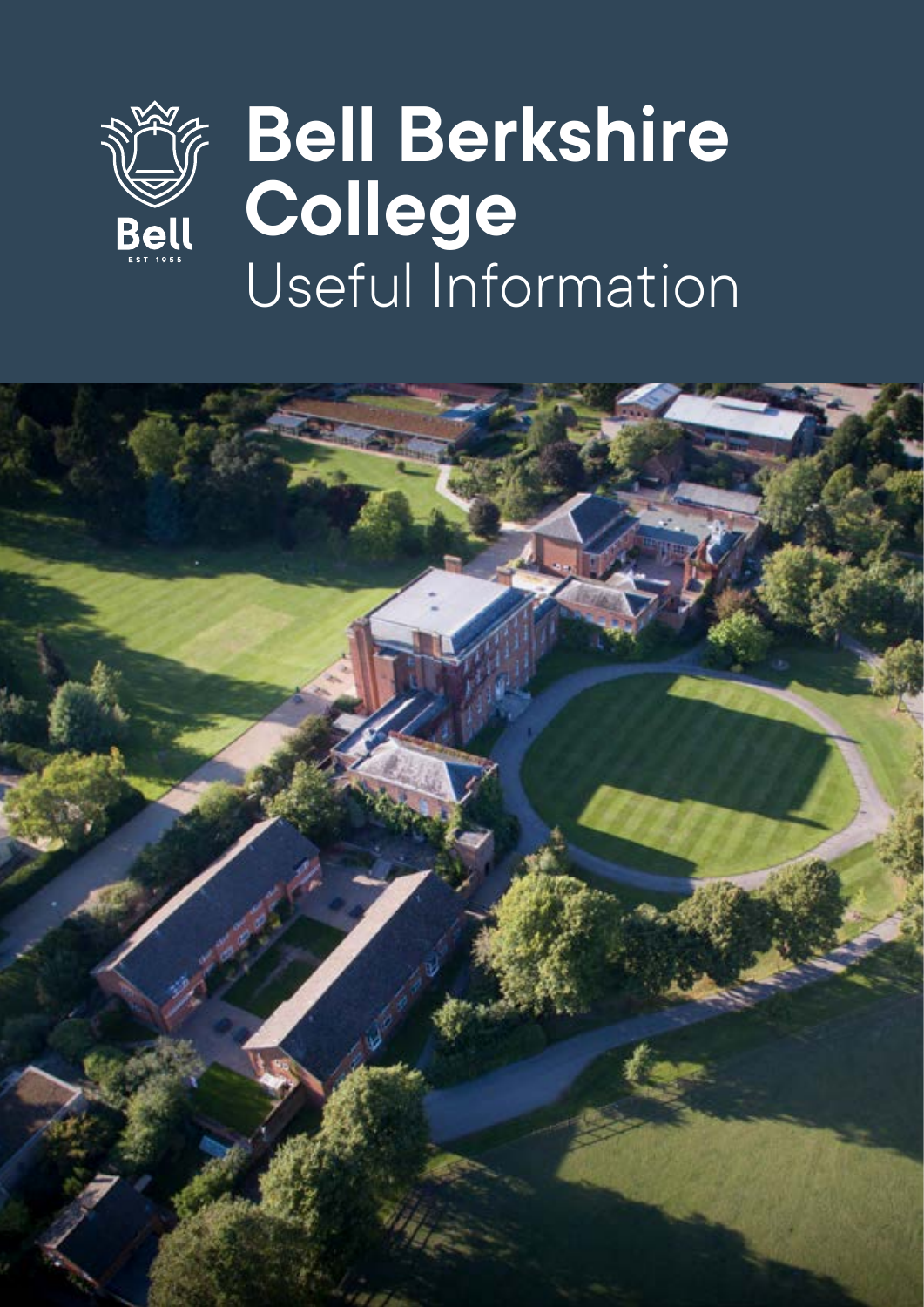**Discover the English language through active, academic and creative activities in a beautifully historic school with extensive grounds.** 

**Featuring modern classrooms, spacious common areas, a dining room and modern residential accommodation, this centre is ideal for providing a safe and peaceful environment for your child.** 



# **Bell Berkshire College**

#### **Courses**

 $\overbrace{\text{max}}^{\textcircled{\textcircled{\tiny{1}}}}$  Twin, triple and multi-bed rooms available



| <b>Spring Explorer</b>   |
|--------------------------|
| 27 March - 30 April 2022 |
| <b>Summer Explorer</b>   |
| 5 June - 2July 2022 and  |
| 7 - 20 August 2022       |

A dedicated houseparent in every boarding house

The following educational. activities are always on offer at this location:

> Separate accommodation blocks for boys and girls



| $\widehat{\mathcal{L}}$ | Art and crafts            | Music        |
|-------------------------|---------------------------|--------------|
| BF.                     | <b>British literature</b> | Orienteering |
|                         | Cricket                   | Rounders     |
| ्र<br>भू                | Dance                     | Volleyball   |
| Ă                       | Dodgeball                 | Board games  |
|                         | Drama                     | Football     |
|                         | Film and photography      | Handball     |
|                         | Health and fitness        | Journalism   |



#### **Facilities**

- $\sum$ Free wireless internet
- $\P$ Dining room
- ᢤ Disabled access/facilities
- **44** Peaceful, countryside setting
- Large lecture theatre
- **DOU** Indoor sports hall
- Extensive playing fields
- ් Dance studio

 $24$ /hr CCTV across the campus

### **Sample educational activities Accommodation**